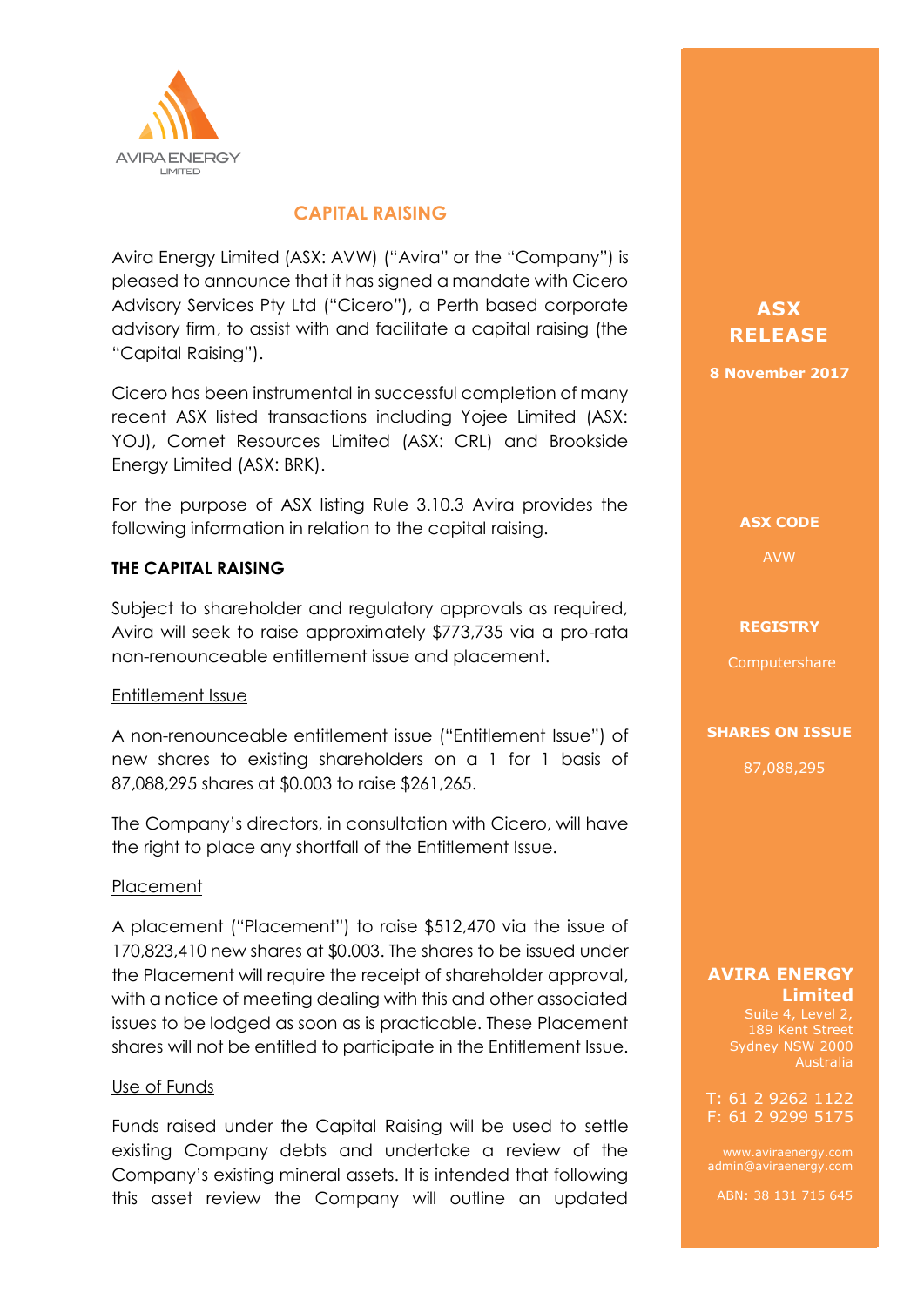exploration strategy with a view to advancing the Company's existing portfolio of highly prospective assets.

The Company also intends to review new opportunities that may be presented to the Board from time to time with a view to increasing shareholder value.

## **Shares:**

|                            | <b>Shares</b> on | <b>Entitlement</b> | Placement                                                     |
|----------------------------|------------------|--------------------|---------------------------------------------------------------|
|                            | <b>Issue</b>     | Issue              |                                                               |
| <b>Class of securities</b> | Ordinary         | Ordinary           | Ordinary                                                      |
|                            | shares           | shares             | shares                                                        |
| Number of                  |                  | 87,088,295         | 170,823,410                                                   |
| Securities to be           |                  |                    |                                                               |
| issued                     |                  |                    |                                                               |
| <b>Issue Price</b>         |                  | \$0.003            | \$0.003                                                       |
| Purpose of the<br>Issue    |                  | Debt<br>retirement | Debt<br>retirement,<br>Asset review<br>and Working<br>capital |
| Shareholder<br>approval    |                  | No                 | Yes                                                           |
| Total shares on<br>issue   | 87,088,295       | 174,176,590        | 345,000,000                                                   |

## **Share Options:**

| <b>Options</b>                                          | <b>Number</b> |
|---------------------------------------------------------|---------------|
| Options currently on issue                              | 7,272,728     |
| Quoted                                                  |               |
|                                                         |               |
| Unquoted                                                |               |
|                                                         |               |
| Exercisable at \$0.01 on or before 16 September<br>2021 | 2,909,090     |
| Exercisable at \$0.01 on or before 16 September         | 1,454,545     |
| 2021 (vesting on and from 16 September 2018)            |               |
| Exercisable at \$0.01 on or before 16 September         | 1,454,545     |
| 2021 (vesting on and from 16 September 2019)            |               |
| Exercisable at \$0.01 on or before 16 September         | 1,454,548     |
| 2021 (vesting on and from 16 September 2020)            |               |
|                                                         |               |
| Options issued on completion of the Capital Raising     |               |
| Exercisable at \$0.01 on or before 31 Dec 2019          | 50,000,000    |
|                                                         |               |
| Total options on issue                                  | 57,272,728    |

## **Board changes**

On completion of the Capital Raising a person nominated by Cicero will be appointed to the Board to replace an existing

# **ASX RELEASE**

**8 November 2017**

## **ASX CODE**

AVW

### **REGISTRY**

Computershare

### **SHARES ON ISSUE**

87,088,295

### **AVIRA ENERGY Limited**

Suite 4, Level 2, 189 Kent Street Sydney NSW 2000 Australia

### T: 61 2 9262 1122 F: 61 2 9299 5175

www.aviraenergy.com admin@aviraenergy.com